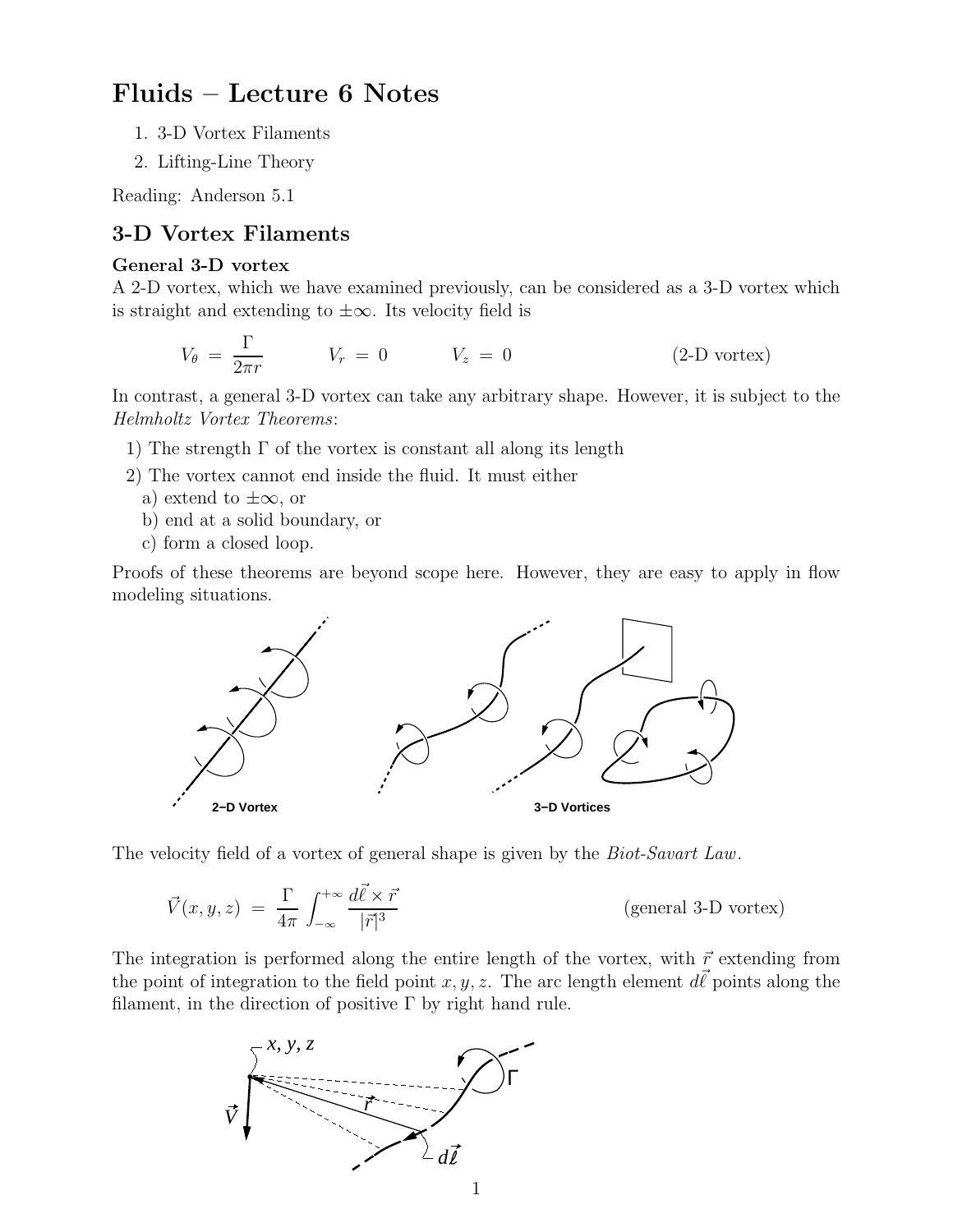#### Straight-vortex case

As a check, we can perform the Biot-Savart integral for the case of a straight vortex. Define h as the nearest perpendicular distance of the field point from the vortex line, and  $\theta$  as the angle between the vortex line and the radius vector  $\vec{r}$ . We then have

$$
r \equiv |\vec{r}| = \frac{h}{\sin \theta}
$$

$$
\ell = -\frac{h}{\tan \theta}
$$

$$
d\ell = \frac{h}{\sin^2 \theta} d\theta
$$

$$
d\vec{\ell} \times \vec{r} = (d\ell \ r \sin \theta) \hat{\theta}
$$

where  $\hat{\theta}$  is the unit vector in the tangential direction.



The Biot-Savart integral can now be recast and evaluated as follows.

$$
\vec{V} = \frac{\Gamma}{4\pi h} \hat{\theta} \int_0^{\pi} \sin \theta \, d\theta = \frac{\Gamma}{2\pi h} \hat{\theta}
$$

As expected, this recovers the 2-D vortex flowfield  $V_{\theta} = \Gamma/2\pi\hbar$  for this particular case.

# Lifting-Line Theory

### Wing vortex model

A very simple model for the flowfield about lifting wing is the superposition of a freestream flow and a *horseshoe vortex*. The horseshoe vortex consists of three segments: a *bound* vortex spanning the wing, connected to two *trailing vortices* at each wing tip. As required by Helmholtz's vortex theorems, the circulation  $\Gamma$  is constant along the entire vortex line, and the vortex line extends downstream to infinity. Although this model qualitatively reproduces the observed tip vortices, it is not well suited for accurate prediction of overall wing lift and induced drag. The main deficiency is that its local lift/span  $L' = \rho V_{\infty} \Gamma$  is constant across the span, which is not very realistic. On a real wing,  $L'$  always falls gradually to zero at the tips. Another deficiency is that the induced drag predicted by this model is wildly inaccurate, when compared to more refined models or experimental data.

A better flowfield model employs multiple distributed horseshoe vortices as shown in the figure. Each horseshoe vortex has a constant strength along its length and hence obeys Helmholtz's theorem. Spreading the trailing vortices across the span rather than all at the tip allows a nonuniform spanwise circulation  $\Gamma(y)$  and corresponding loading  $L'(y)$  to be represented.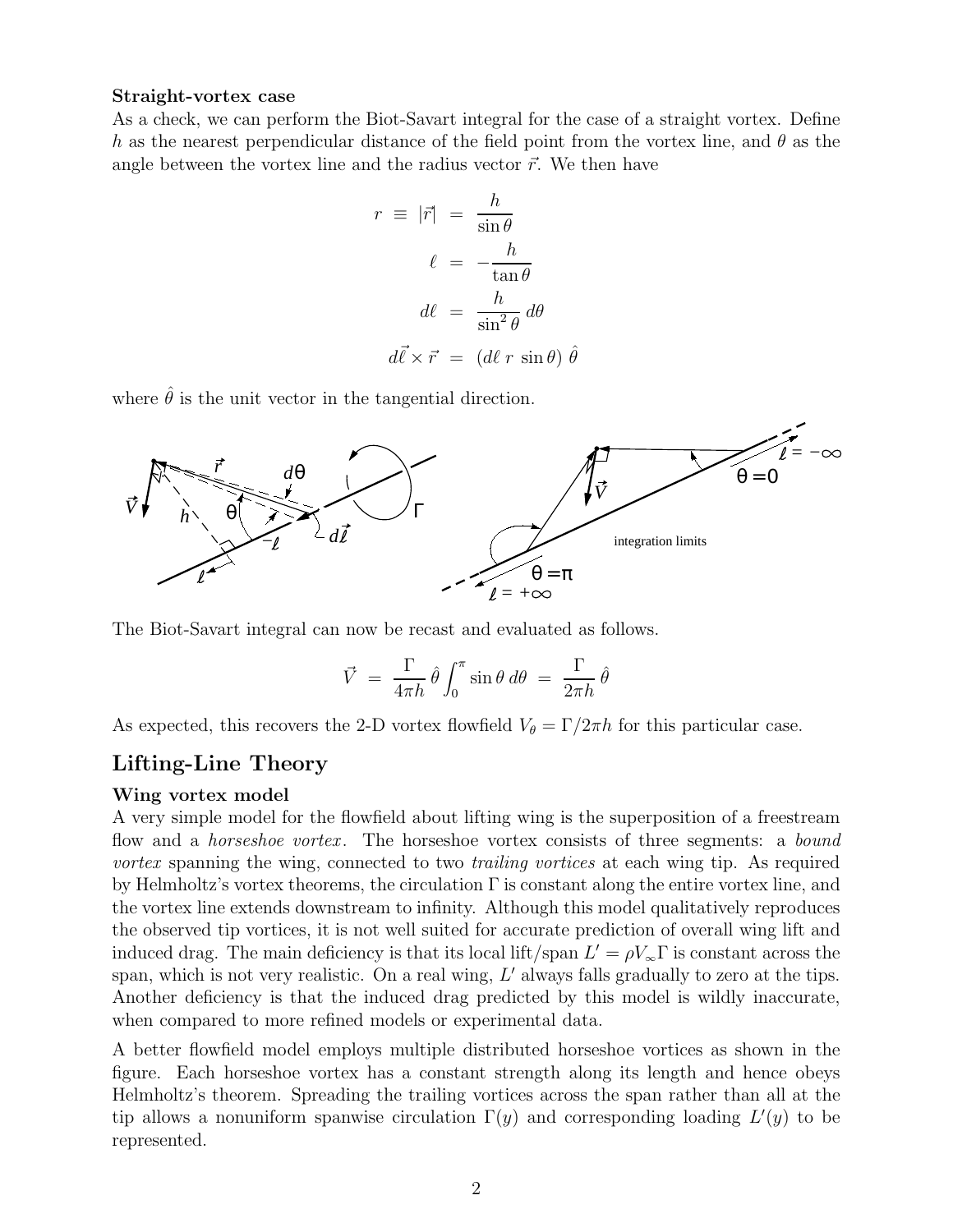

The figure shows only a few horseshoe vortices on the wing, but one can conceptually subdivide these into more and more vortices of decreasing strength, which in the limit become a trailing vortex sheet with strength  $\gamma(y)$ . The strength of the sheet can be determined by



considering a small change of circulation  $d\Gamma$  between spanwise stations y and  $y + dy$ . By Helmholtz's theorem, the dy-wide sheet strip trailing between those two stations must have a circulation  $-d\Gamma$ . This then gives the local sheet strength  $\gamma(y)$ .

$$
\gamma \, dy = -d\Gamma
$$
  
or 
$$
\gamma = -\frac{d\Gamma}{dy}
$$

#### Downwash distribution

The trailing vortex sheet will have a downwash distribution  $w(y)$  along the span. Consider a  $dy$ -wide strip of the sheet at location  $y$ , which forms a semi-infinite straight vortex with circulation  $\gamma dy$ . The velocity of this vortex at some other location  $y_o$  on the y-axis is

$$
dw = \frac{\gamma dy}{4\pi (y_o - y)} = -\frac{(d\Gamma/dy) dy}{4\pi (y_o - y)}
$$